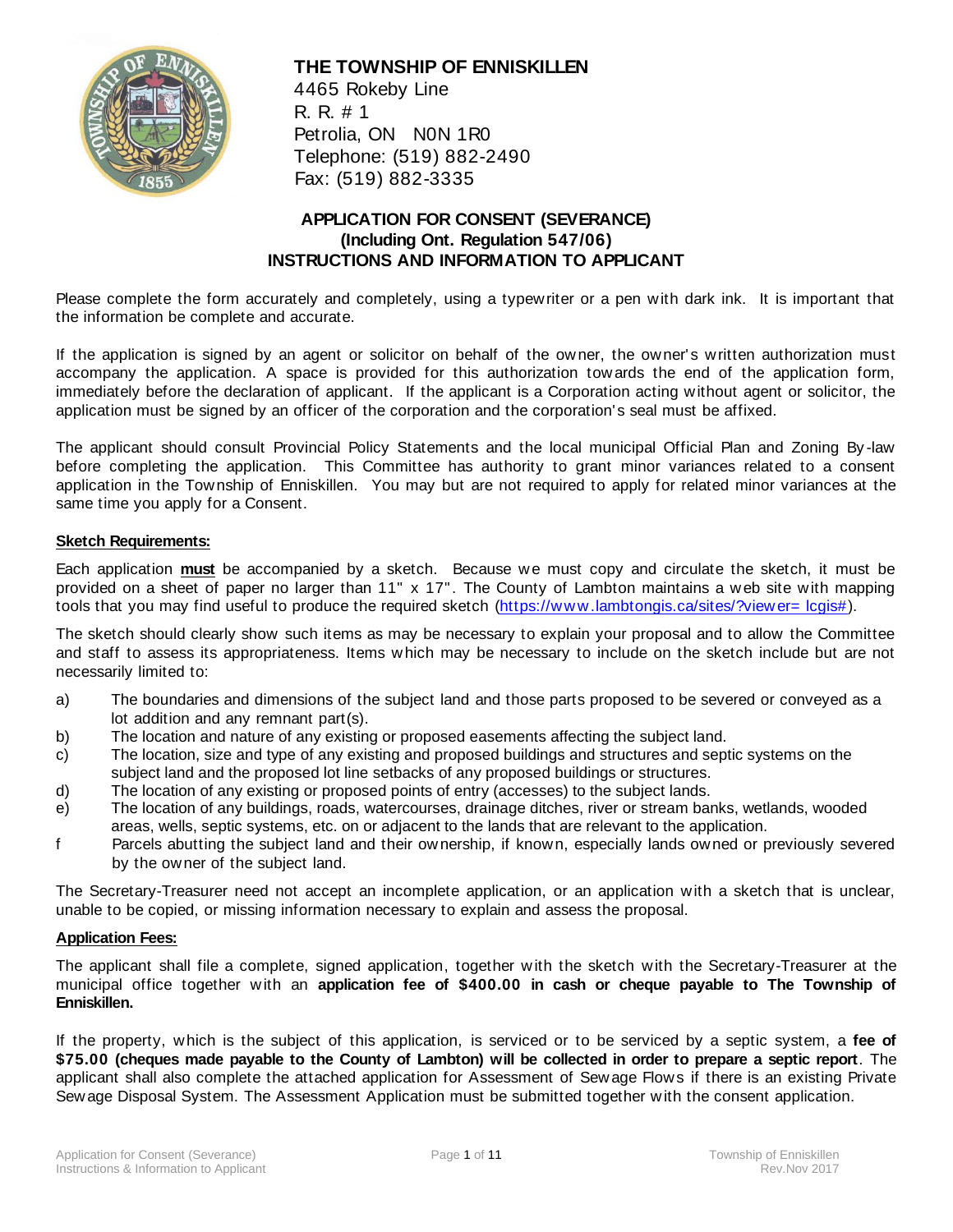If the Township determines that the Conservation Authority has an interest in the application, a **fee of either \$200.00 or \$300.00 will be collected in order to have the Conservation Authority review the application** and provide comments. The cheque for Conservation Authority review is to be made payable to the St. Clair Region Conservation Authority.

#### **Notice, Public Hearing, and Decision:**

A date will be set for a public hearing for the application to be heard by the Committee of Adjustment. Notice of the public hearing will be provided no less than 14 days prior to the meeting. In addition to being posted on the property, notice of the meeting will be sent out, at a minimum, to all landowners within 60 metres of the subject lands. The notice area will be greater where the Township determines that the nature of the application requires it. The Committee may make a decision on the application at the public hearing, adjourn the hearing to a later date, or reserve its decision to a later date. Notice of the Committee's decision, once made, will be sent within 15 days of the decision.

### **If Your Application is Approved:**

The decision made by the Committee is subject to appeal to the Ontario Municipal Board for a period of 20 days from the notice of the decision.

When the Committee of Adjustment grants a consent, the approval is usually accompanied by conditions of consent that must be completed before the consent can be finalized. Typical conditions of consent include:

- The submission of a survey and a deed prepared by a solicitor, both in a form suitable for registration.
- Payment of the administration fee for giving the certificate of consent.
- Requirement to complete all conditions of consent and obtain the certificate of consent within one year from notice of approval.
- Requirement that the applicants agree to the municipal engineer's determination of how any future drainage assessment costs should be divided between the new parcels.
- Requirement that adequate new road accesses be installed, when necessary.
- Payment of a \$1000 parkland dedication fee, where the severance creates a residential lot.
- That the farm be rezoned to prohibit a house, where a residential lot is severed from a farm.
- Such other conditions as deemed appropriate by the Committee of Adjustment.

A **survey** of the severed and/or remnant parcel(s) is usually required **after** the consent has been approved by the Committee of Adjustment so that the solicitor can prepare the deed. Exceptions from the requirement to complete a survey may be granted by the registry office w here severed and remnant parcels have existing, suitable legal descriptions.

Upon completion of the conditions and presentation of a deed prepared by the applicant's solicitor, the Secretary-Treasurer of the Committee will give the certificate of consent. A **further administration fee of \$250.00 in cash or cheque will be payable to The Township of Enniskillen** in connection with giving the certificate of consent. If the conditions of consent have not been fulfilled and/or the deed has not been submitted for the certificate of consent **within one year of the giving of notice of approval, the approval of the consent lapses** and the Secretary-Treasurer cannot give the certificate of consent.

Within 2 years of the certificate of consent being given by the Township, a **solicitor must register the deed at the local registry office or the consent will lapse**.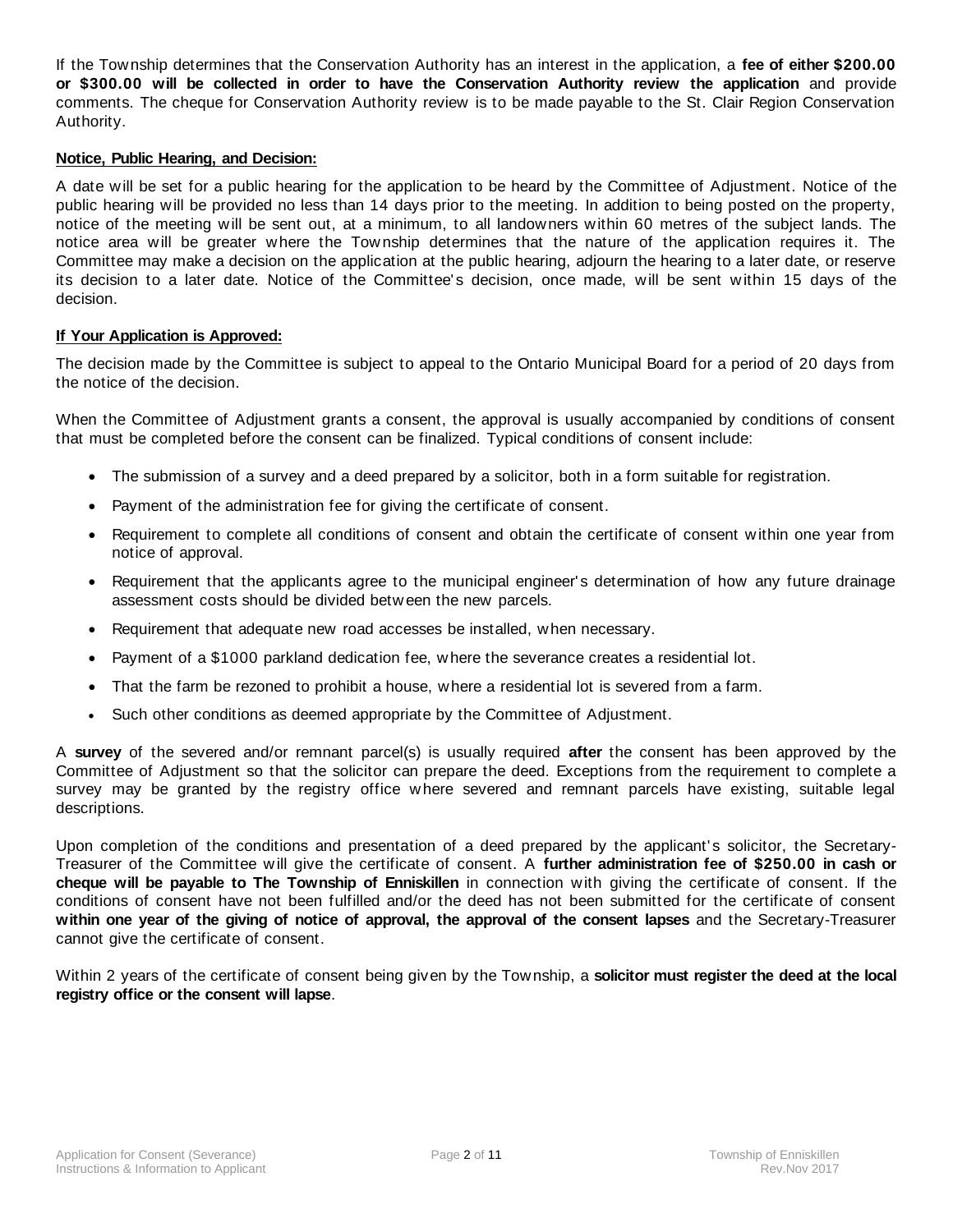**Personal Information is collected under the authority of the Municipal Freedom of Information and Protection of Privacy Act, R.S.O. 1990, as amended, and will be used in reviewing your application. Questions about this collection should be directed to: The Administrator-Clerk of the Township of Enniskillen, 4465 Rokeby Line, R. R. # 1, Petrolia, ON N0N 1R0.**

## **THE TOWNSHIP OF ENNISKILLEN**

4465 Rokeby Line, R. R. # 1 Petrolia, ON N0N 1R0 Telephone: (519) 882-2490 Fax: (519) 882-3335

# **APPLICATION FOR CONSENT**

|                                                                                                                                                                                                                                | <b>OFFICE USE ONLY:</b><br>DATE RECEIVED<br>APPLICATION NO                                | <u> 1989 - Johann Barbara, martin a</u> |
|--------------------------------------------------------------------------------------------------------------------------------------------------------------------------------------------------------------------------------|-------------------------------------------------------------------------------------------|-----------------------------------------|
|                                                                                                                                                                                                                                | FEE PAID:                                                                                 | Yes No                                  |
| Name of Owner:                                                                                                                                                                                                                 |                                                                                           |                                         |
|                                                                                                                                                                                                                                |                                                                                           |                                         |
|                                                                                                                                                                                                                                |                                                                                           |                                         |
|                                                                                                                                                                                                                                |                                                                                           |                                         |
| Name of Authorized Agent, if applicable:<br>(if applicable, ensure owner completes authorization section of application form)                                                                                                  |                                                                                           |                                         |
| Telephone: Network and South Assembly Business/Cell: Network and South Assembly December 2014                                                                                                                                  |                                                                                           |                                         |
|                                                                                                                                                                                                                                |                                                                                           |                                         |
| Please specify to whom communications should be sent:                                                                                                                                                                          |                                                                                           | Owner () Authorized Agent ()            |
| Type and Purpose of Application:                                                                                                                                                                                               |                                                                                           |                                         |
| New Lot<br>( )<br>Addition to Existing Lot ()<br>Easement or Right-of-way ()<br>Charge<br>( )<br>( )<br>Lease                                                                                                                  | Correction of Title<br>Mortgage<br>Validation of Title ( )<br>Power of Sale<br>Other: ( ) |                                         |
|                                                                                                                                                                                                                                |                                                                                           |                                         |
|                                                                                                                                                                                                                                |                                                                                           |                                         |
| Total number of lots (new and existing) that would result from application: _______________________                                                                                                                            |                                                                                           |                                         |
| <b>Location of Subject Land</b>                                                                                                                                                                                                |                                                                                           |                                         |
| a) Legal Description: the contract of the contract of the contract of the contract of the contract of the contract of the contract of the contract of the contract of the contract of the contract of the contract of the cont |                                                                                           |                                         |

b) Street Name and Municipal Address: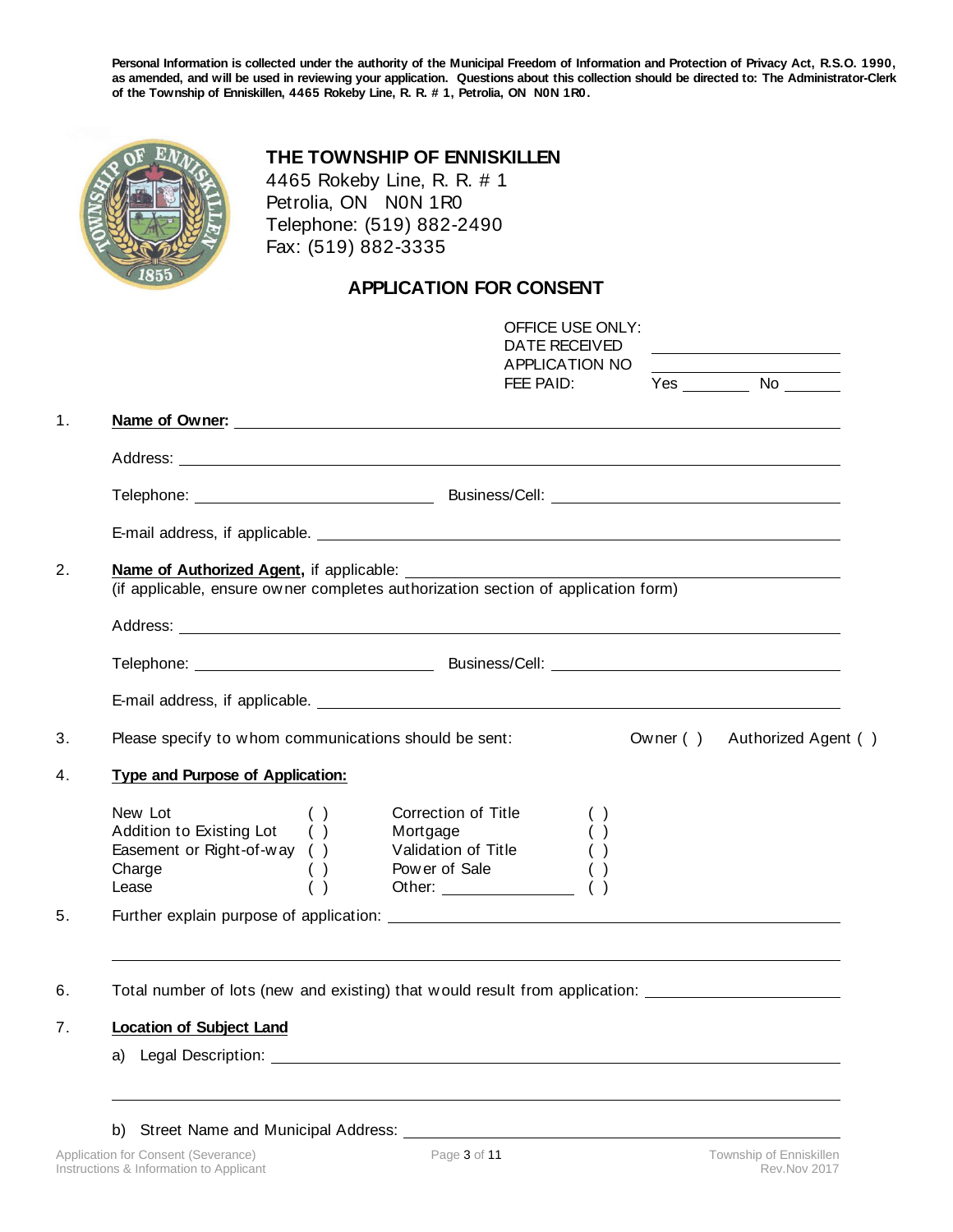| 8.<br>Are there any easements or restrictive covenants which affect the subject land? Yes()<br>If yes, please provide a description of each easement or restrictive covenant and its effect on the land. |                                                                                                                                                                                                                                                      |  | No( )                                                                                                                                                                                                                                                                                                                                    |  |  |
|----------------------------------------------------------------------------------------------------------------------------------------------------------------------------------------------------------|------------------------------------------------------------------------------------------------------------------------------------------------------------------------------------------------------------------------------------------------------|--|------------------------------------------------------------------------------------------------------------------------------------------------------------------------------------------------------------------------------------------------------------------------------------------------------------------------------------------|--|--|
|                                                                                                                                                                                                          |                                                                                                                                                                                                                                                      |  |                                                                                                                                                                                                                                                                                                                                          |  |  |
|                                                                                                                                                                                                          |                                                                                                                                                                                                                                                      |  | Township Official Plan Designation(s) which applies to subject land: ______________________________                                                                                                                                                                                                                                      |  |  |
| 10.                                                                                                                                                                                                      |                                                                                                                                                                                                                                                      |  | Zoning By-law Zone(s) which applies to subject land: ____________________________                                                                                                                                                                                                                                                        |  |  |
| 11.                                                                                                                                                                                                      | the Act.                                                                                                                                                                                                                                             |  | Previous applications: if known, state whether the subject land has ever been the subject of an application for<br>approval of a plan of subdivision, under Section 51 of the Act, or a consent (severance), under Section 53 of                                                                                                         |  |  |
|                                                                                                                                                                                                          |                                                                                                                                                                                                                                                      |  |                                                                                                                                                                                                                                                                                                                                          |  |  |
| 12.                                                                                                                                                                                                      |                                                                                                                                                                                                                                                      |  | Has the owner severed land from the parcel previously, as it existed when originally acquired? Yes() No()                                                                                                                                                                                                                                |  |  |
|                                                                                                                                                                                                          |                                                                                                                                                                                                                                                      |  |                                                                                                                                                                                                                                                                                                                                          |  |  |
|                                                                                                                                                                                                          |                                                                                                                                                                                                                                                      |  | Uses of the severed land: The set of the set of the several set of the several set of the several set of the several set of the several set of the several set of the several set of the several set of the several set of the                                                                                                           |  |  |
| 13.                                                                                                                                                                                                      | a plan of subdivision.                                                                                                                                                                                                                               |  | Concurrent applications: if known, state what other applications under the Act the subject land is currently<br>the subject of, such as an application for approval of an official plan or plan amendment, a zoning by-law<br>amendment, a Minister's zoning order amendment, a minor variance, a consent (severance), or an approval of |  |  |
|                                                                                                                                                                                                          |                                                                                                                                                                                                                                                      |  |                                                                                                                                                                                                                                                                                                                                          |  |  |
|                                                                                                                                                                                                          |                                                                                                                                                                                                                                                      |  |                                                                                                                                                                                                                                                                                                                                          |  |  |
| 14.                                                                                                                                                                                                      | Description of Land to Be Severed:                                                                                                                                                                                                                   |  |                                                                                                                                                                                                                                                                                                                                          |  |  |
|                                                                                                                                                                                                          | <b>Definition:</b> "Land to be Severed" refers to the proposed parcel whose transfer document will have the<br>certificate of consent (stamp) affixed to it - usually the land or interest in land to be conveyed, leased,<br>mortgaged, etc.        |  |                                                                                                                                                                                                                                                                                                                                          |  |  |
|                                                                                                                                                                                                          |                                                                                                                                                                                                                                                      |  |                                                                                                                                                                                                                                                                                                                                          |  |  |
|                                                                                                                                                                                                          |                                                                                                                                                                                                                                                      |  |                                                                                                                                                                                                                                                                                                                                          |  |  |
|                                                                                                                                                                                                          |                                                                                                                                                                                                                                                      |  |                                                                                                                                                                                                                                                                                                                                          |  |  |
|                                                                                                                                                                                                          |                                                                                                                                                                                                                                                      |  |                                                                                                                                                                                                                                                                                                                                          |  |  |
|                                                                                                                                                                                                          |                                                                                                                                                                                                                                                      |  |                                                                                                                                                                                                                                                                                                                                          |  |  |
| 15.                                                                                                                                                                                                      |                                                                                                                                                                                                                                                      |  | If known, name the person to whom the land to be severed or an interest in the land to be severed is to be<br>transferred, charged or leased, or indicate if the land to be severed is to be retained by the current owner:                                                                                                              |  |  |
| 16.                                                                                                                                                                                                      | Description of Remnant Land(s):                                                                                                                                                                                                                      |  |                                                                                                                                                                                                                                                                                                                                          |  |  |
|                                                                                                                                                                                                          | <b>Definition:</b> "Remnant Land(s)" refers to the parcel(s) that would remain after the "land to be severed" is<br>severed, or, when only an interest in land is being conveyed (e.g. an easement), it refers to the whole of the<br>subject lands. |  |                                                                                                                                                                                                                                                                                                                                          |  |  |
|                                                                                                                                                                                                          |                                                                                                                                                                                                                                                      |  |                                                                                                                                                                                                                                                                                                                                          |  |  |
|                                                                                                                                                                                                          |                                                                                                                                                                                                                                                      |  |                                                                                                                                                                                                                                                                                                                                          |  |  |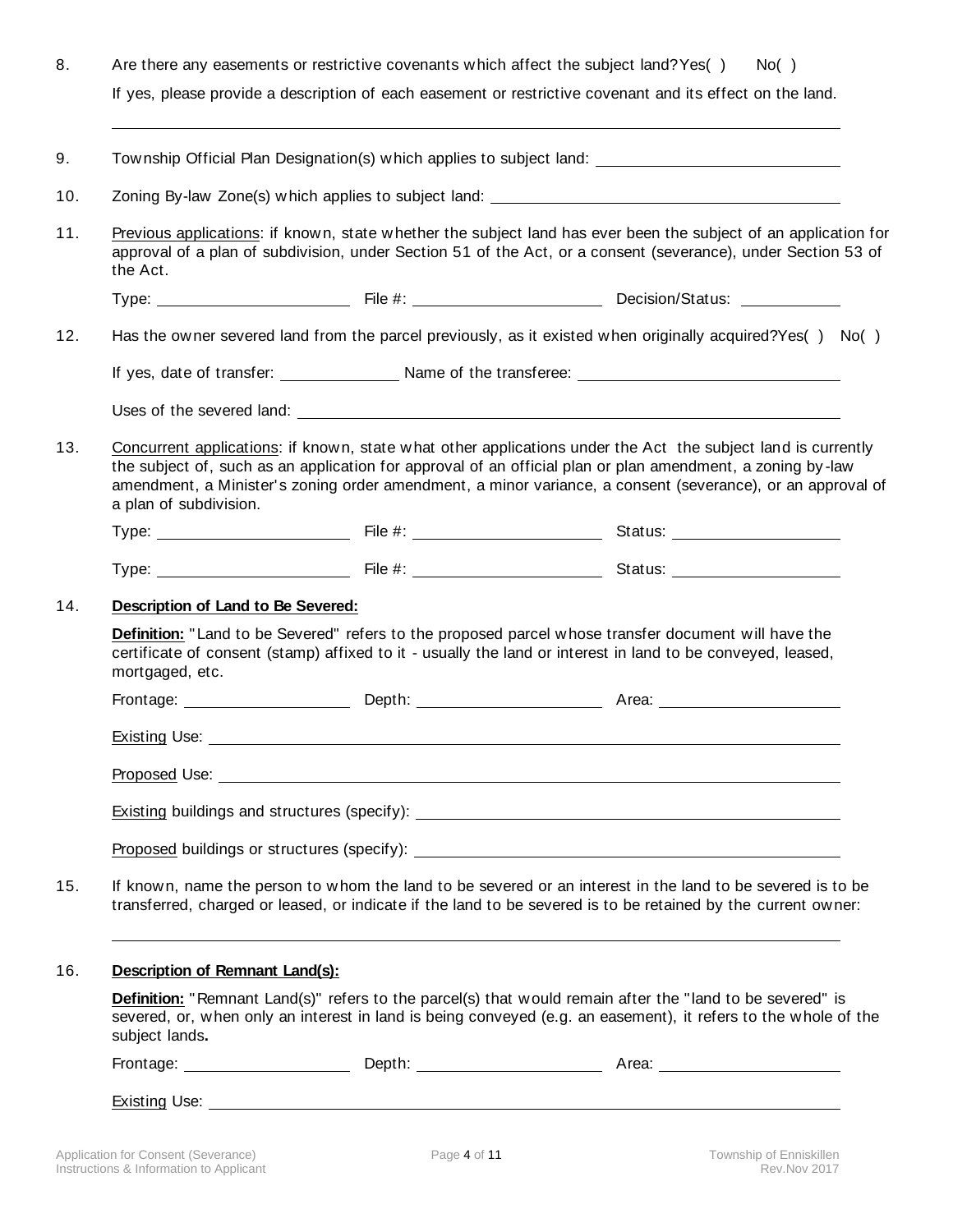| Proposed Use: |
|---------------|
|---------------|

Existing buildings and structures (specify):

Proposed buildings or structures (specify):

17. If known, name the person to whom the remnant land(s) is to be transferred, charged or leased, or indicate if the remnant land(s) is to be retained by the current owner:

### 18. **Access:**

| a) What type of access is proposed (check appropriate space)? | <b>Severed</b> | Remnant  |
|---------------------------------------------------------------|----------------|----------|
| Municipal Road that is maintained year round                  |                |          |
| Municipal Road that is maintained seasonally                  |                |          |
| Right-of-way                                                  |                |          |
| b) Will a new access be required (circle "Yes" or "No")?      | Yes / No       | Yes / No |

c) If the access to the subject land is by water only, please state the parking and docking facilities to be used and the approximate distance of these facilities from the subject land and the nearest public road.

### 19. **Water Supply:**

20. **Sewage Disposal:**

21. **Storm Drainage:**

| What type of water supply is proposed (check appropriate space)?<br>a)                                                                                           | <b>Severed</b>                                | Remnant  |
|------------------------------------------------------------------------------------------------------------------------------------------------------------------|-----------------------------------------------|----------|
| Publicly owned & operated piped water system<br>Privately owned and operated individual or communal well<br>Lake or other water body                             |                                               |          |
| b) Is there an existing connection to the proposed water supply?                                                                                                 | Yes / No                                      | Yes / No |
| <b>Sewage Disposal:</b>                                                                                                                                          |                                               |          |
| What type of sew age disposal is proposed (check appropriate space)?<br>a)                                                                                       | <b>Severed</b>                                | Remnant  |
| Public owned and operated sanitary sewage system<br>Privately owned and operated individual septic system<br>Privately owned and operated communal septic system | $\left( \begin{array}{c} \end{array} \right)$ |          |
| b) Will a new connection or new system be required?                                                                                                              | Yes / No                                      | Yes / No |
| <b>Storm Drainage:</b>                                                                                                                                           |                                               |          |
| What type of storm drainage is proposed (check appropriate space)?<br>a)                                                                                         | <b>Severed</b>                                | Remnant  |
| Municipal storm sewer<br>Private drain on easement                                                                                                               |                                               |          |
| b) Will a new storm sewer connection or new outlet be required?                                                                                                  | Yes / No                                      | Yes / No |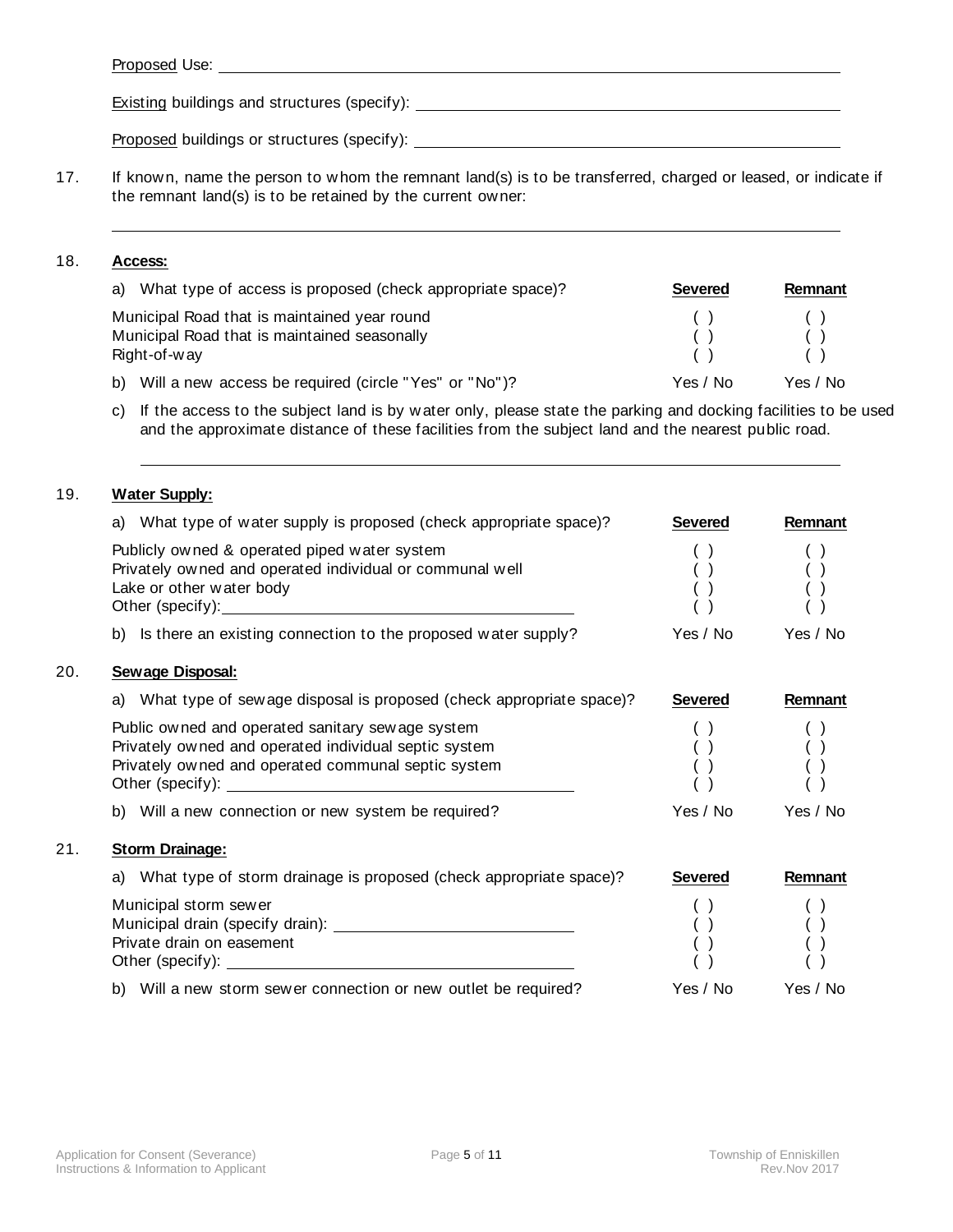## 22. **Severances in Agricultural Areas:**

### **Note: This section is to be completed only for applications related to residential lots in Agricultural Areas.**

|  |  | a) If the consent is for the severance of an existing dwelling, to whom is the dwelling surplus? |
|--|--|--------------------------------------------------------------------------------------------------|
|  |  |                                                                                                  |

|     | Current Owner () Intended Purchaser ()                                                                                                                                                                                                                                                                                                                                                                                                                                                                                                                                                                                                                                           |                                   | Not Surplus ()                                                                                                  |  |  |
|-----|----------------------------------------------------------------------------------------------------------------------------------------------------------------------------------------------------------------------------------------------------------------------------------------------------------------------------------------------------------------------------------------------------------------------------------------------------------------------------------------------------------------------------------------------------------------------------------------------------------------------------------------------------------------------------------|-----------------------------------|-----------------------------------------------------------------------------------------------------------------|--|--|
|     | Home farm location of person to whom dwelling is surplus: _______________________                                                                                                                                                                                                                                                                                                                                                                                                                                                                                                                                                                                                |                                   |                                                                                                                 |  |  |
|     |                                                                                                                                                                                                                                                                                                                                                                                                                                                                                                                                                                                                                                                                                  |                                   |                                                                                                                 |  |  |
|     | Note: if the person to whom the house is surplus is not yet the owner, the applicant must provide a copy<br>of a formal, legally binding agreement of purchase and sale for the purchase of the subject lands. The<br>applicant must also provide a declaration signed by the purchaser stating their name, acknowledging that<br>the dwelling is surplus to the purchaser's farm operation, describing the circumstances that cause it to be<br>surplus including the location of their home farm and other parcels owned in the name of the purchaser,<br>and acknowledging that a standard condition of approval is that a house be prohibited on the balance of<br>the farm. |                                   |                                                                                                                 |  |  |
| b)  |                                                                                                                                                                                                                                                                                                                                                                                                                                                                                                                                                                                                                                                                                  |                                   | Are there any livestock facilities located on or within 1 kilometre of the subject lands? Yes()No()             |  |  |
|     | If "yes", provide the following information for each livestock facility and for each type of livestock within<br>the facilities:                                                                                                                                                                                                                                                                                                                                                                                                                                                                                                                                                 |                                   |                                                                                                                 |  |  |
|     | 9-1-1 Address:                                                                                                                                                                                                                                                                                                                                                                                                                                                                                                                                                                                                                                                                   |                                   |                                                                                                                 |  |  |
|     | Type(s) of Livestock:                                                                                                                                                                                                                                                                                                                                                                                                                                                                                                                                                                                                                                                            |                                   |                                                                                                                 |  |  |
|     | Current No. of Livestock:                                                                                                                                                                                                                                                                                                                                                                                                                                                                                                                                                                                                                                                        |                                   |                                                                                                                 |  |  |
|     | Potential Housing Capacity: ______                                                                                                                                                                                                                                                                                                                                                                                                                                                                                                                                                                                                                                               |                                   |                                                                                                                 |  |  |
|     | Type of Manure System:                                                                                                                                                                                                                                                                                                                                                                                                                                                                                                                                                                                                                                                           | circle either "Solid" or "Liquid" |                                                                                                                 |  |  |
|     | Type of Manure Storage:                                                                                                                                                                                                                                                                                                                                                                                                                                                                                                                                                                                                                                                          |                                   |                                                                                                                 |  |  |
| 23. | applicant to make the application is required.                                                                                                                                                                                                                                                                                                                                                                                                                                                                                                                                                                                                                                   |                                   | Authorization by Owner: If the applicant is not the owner of the land, the owner's written authorization to the |  |  |
|     | to be the applicant in the submission of this application.                                                                                                                                                                                                                                                                                                                                                                                                                                                                                                                                                                                                                       |                                   |                                                                                                                 |  |  |
|     |                                                                                                                                                                                                                                                                                                                                                                                                                                                                                                                                                                                                                                                                                  |                                   |                                                                                                                 |  |  |
|     | (Signature) of owner                                                                                                                                                                                                                                                                                                                                                                                                                                                                                                                                                                                                                                                             |                                   | Date                                                                                                            |  |  |
|     | (Signature) of witness                                                                                                                                                                                                                                                                                                                                                                                                                                                                                                                                                                                                                                                           |                                   | Date                                                                                                            |  |  |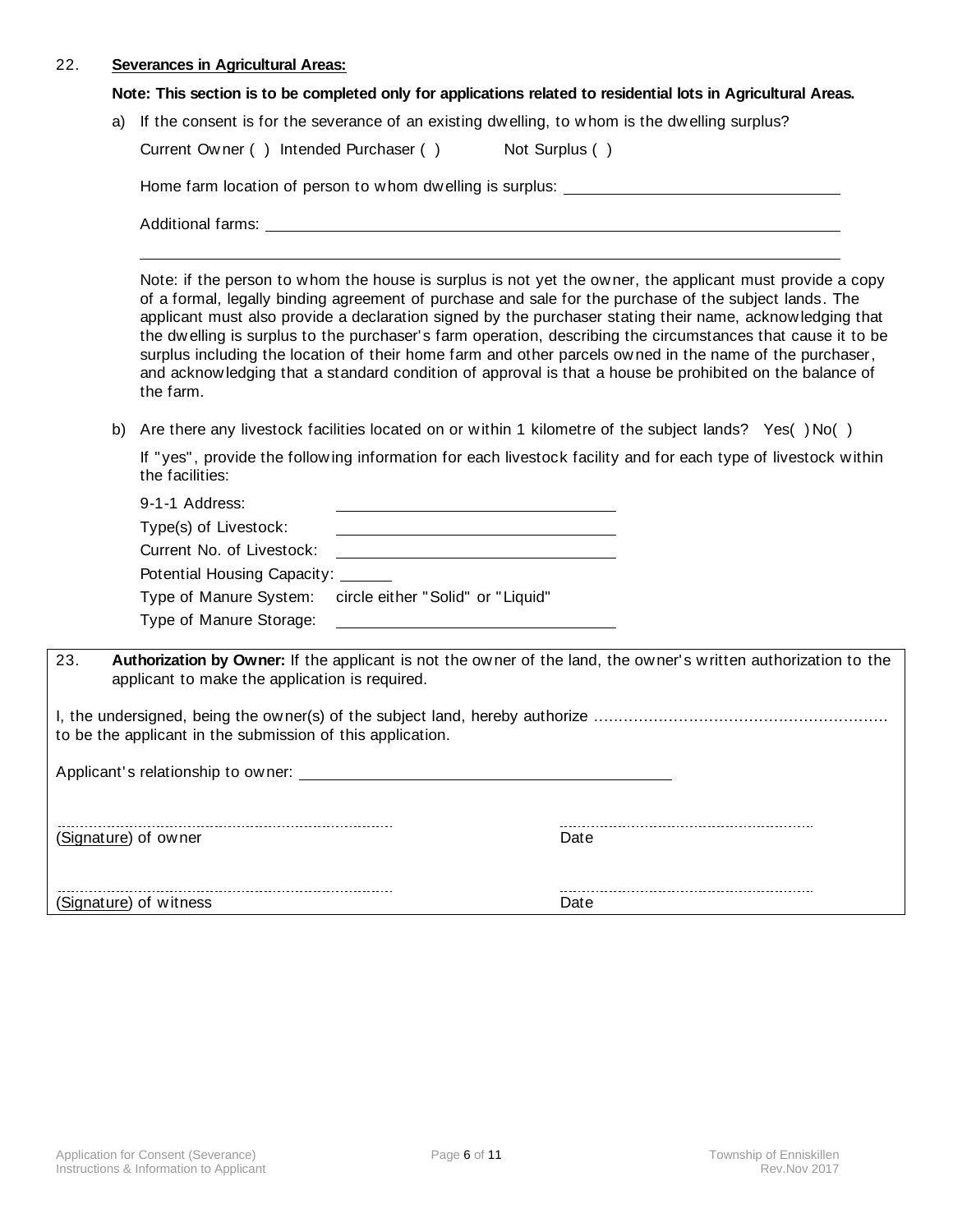| 24.          | <b>Declaration of Applicant</b>                                                                                                                                                                                                                                                                                                                                                                                                                                                                                                                                                                           |  |  |
|--------------|-----------------------------------------------------------------------------------------------------------------------------------------------------------------------------------------------------------------------------------------------------------------------------------------------------------------------------------------------------------------------------------------------------------------------------------------------------------------------------------------------------------------------------------------------------------------------------------------------------------|--|--|
|              | I/We <u>with the substitute of the substitute of the substitute of the substitute of the substitute of the substitute of the substitute of the substitute of the substitute of the substitute of the substitute of the substitut</u>                                                                                                                                                                                                                                                                                                                                                                      |  |  |
|              | the <u>macuum communication</u> of macuum communications of solemnly declare that all the statements                                                                                                                                                                                                                                                                                                                                                                                                                                                                                                      |  |  |
| application. | contained in this application are accurate, and I/We make this solemn declaration conscientiously believing it to be<br>accurate, and knowing that it is of the same force and effect as if made under oath and by virtue of the Canada<br>Evidence Act. Further, I/we hereby grant the municipality's staff and its agents (including agencies the municipality<br>has requested to comment on the application) permission to communicate using any email address provided in this<br>application and to enter upon the subject lands at any reasonable time to inspect the property in relation to this |  |  |
|              | (Signature) of applicant(s)                                                                                                                                                                                                                                                                                                                                                                                                                                                                                                                                                                               |  |  |
|              |                                                                                                                                                                                                                                                                                                                                                                                                                                                                                                                                                                                                           |  |  |
|              | in the <u>measure of the contract of the contract of the contract of the contract of the contract of the contract of the contract of the contract of the contract of the contract of the contract of the contract of the contrac</u>                                                                                                                                                                                                                                                                                                                                                                      |  |  |

**A Commissioner, etc.**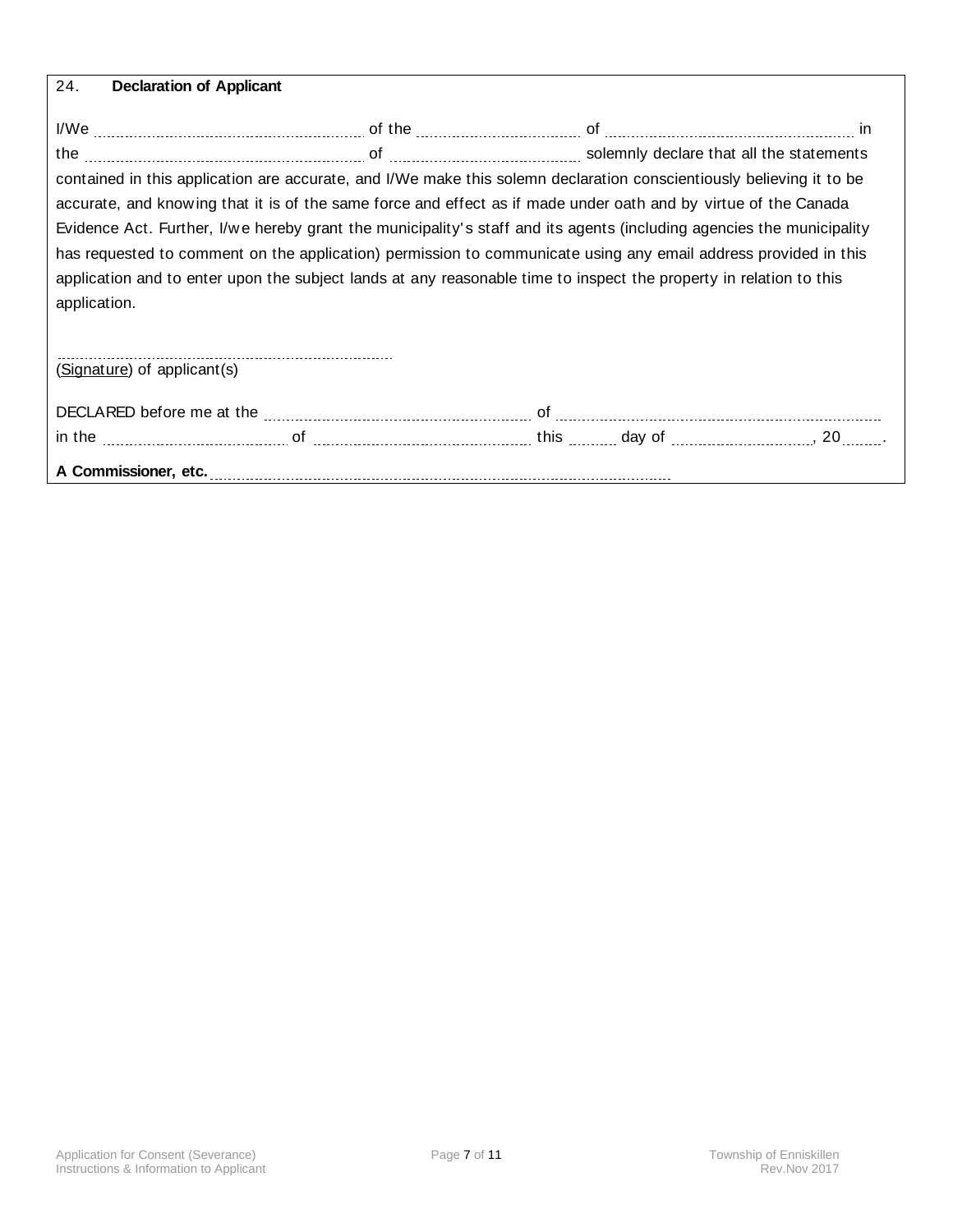## **ASSESSMENT OF SEWAGE FLOWS FOR EXISTING PRIVATE SEWAGE DISPOSAL SYSTEMS**

| Name of Property Owner:                                                                                                                                                                                                        |                                                                                                                                                                                                                                      |  |  |  |
|--------------------------------------------------------------------------------------------------------------------------------------------------------------------------------------------------------------------------------|--------------------------------------------------------------------------------------------------------------------------------------------------------------------------------------------------------------------------------------|--|--|--|
| Mailing Address: 1988 and 2008 and 2008 and 2008 and 2008 and 2008 and 2008 and 2008 and 2008 and 2008 and 200                                                                                                                 |                                                                                                                                                                                                                                      |  |  |  |
| Postal Code:                                                                                                                                                                                                                   | Telephone No:                                                                                                                                                                                                                        |  |  |  |
|                                                                                                                                                                                                                                | Concession: <u>contract and contract and contract and contract and contract and contract and contract and contract and contract and contract and contract and contract and contract and contract and contract and contract and c</u> |  |  |  |
| $Sub$ Lot No:                                                                                                                                                                                                                  | Plan No: 2008 and 2008 and 2008 and 2008 and 2008 and 2008 and 2008 and 2008 and 2008 and 2008 and 2008 and 20                                                                                                                       |  |  |  |
| Municipal Address: Municipal Address: Municipal Address: Municipal Address: Municipal Address: Municipal Address: Municipal Address: Municipal Address: Municipal Address: Municipal Address: Municipal Address: Municipal Add |                                                                                                                                                                                                                                      |  |  |  |
|                                                                                                                                                                                                                                |                                                                                                                                                                                                                                      |  |  |  |

**NOTE:** When indicating the presence of a three piece bathroom group, please do not itemise **those** fixtures under the individual appliance count.

|                      | <b>Existing Structure</b> | Office Use | Proposed Structure | Office Use |
|----------------------|---------------------------|------------|--------------------|------------|
| <b>Appliance</b>     | <b>Number</b>             | Fix. Unit  | <b>Number</b>      | Fix. Unit  |
| Bedrooms             |                           |            |                    |            |
| Bathrooms (3 piece)  |                           |            |                    |            |
| Dishwashers          |                           |            |                    |            |
| Laundry Tub          |                           |            |                    |            |
| <b>Shower Stalls</b> |                           |            |                    |            |
| Toilets              |                           |            |                    |            |
| Wash-up Sinks        |                           |            |                    |            |
| Kitchen Sinks        |                           |            |                    |            |
| Other                |                           |            |                    |            |
| Total                |                           |            |                    |            |

Please answer the following questions:

1. Will any component of the existing sewage system be relocated or replaced?

Yes No

2. Will the proposed construction decrease the existing separation distance between the structure and the existing sewage system?

Yes No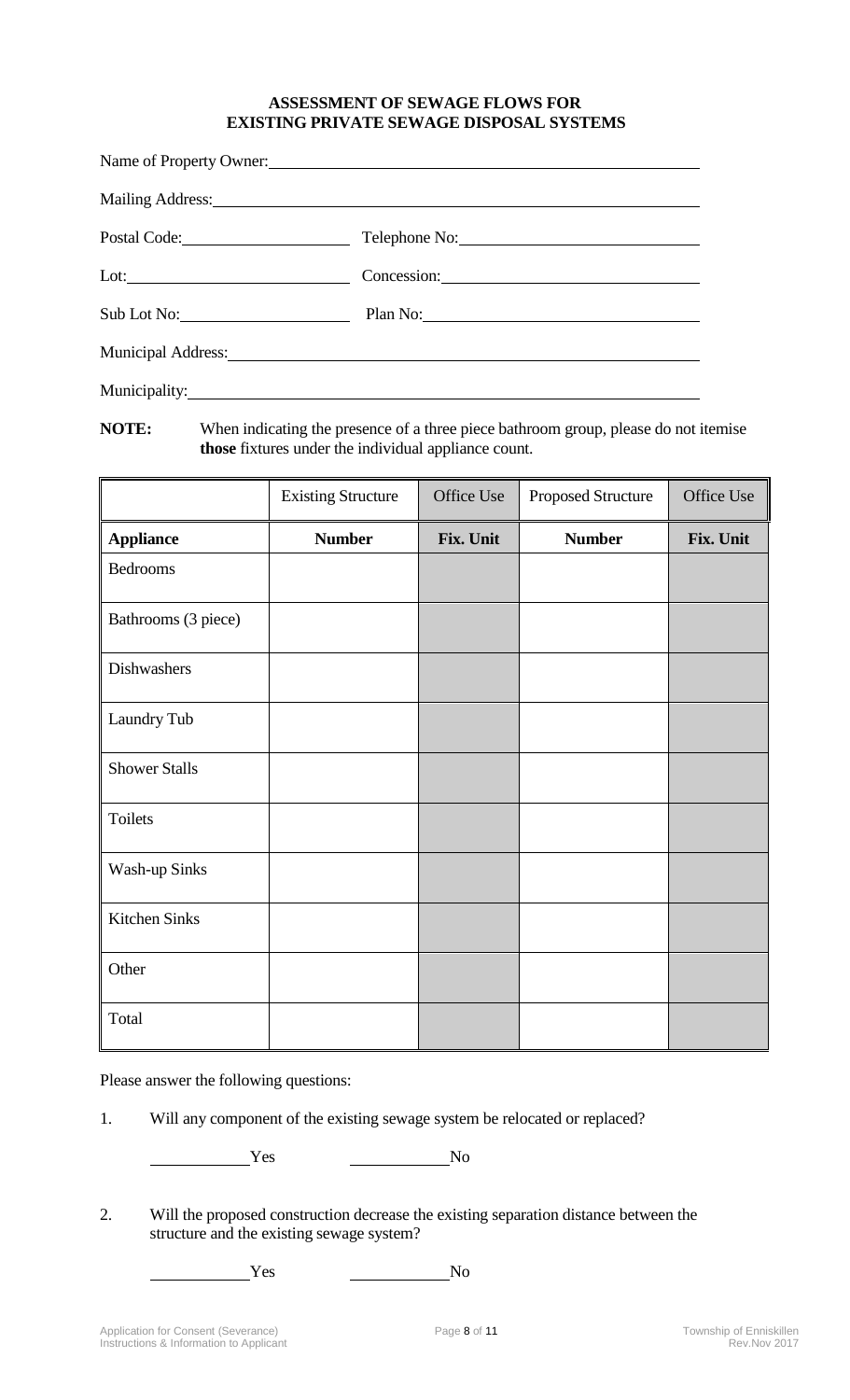| 3. | Is the existing system malfunctioning or discharging sewage onto the ground or into<br>surface water?                                                                                                                     |  |  |
|----|---------------------------------------------------------------------------------------------------------------------------------------------------------------------------------------------------------------------------|--|--|
|    | $\overline{\phantom{a}}$ No<br>Yes                                                                                                                                                                                        |  |  |
| 4. |                                                                                                                                                                                                                           |  |  |
| 5. | What is the size of the existing leaching bed?<br><u>Letting</u> the size of the existing leaching bed?<br><u>Letting</u> the size of the existing leaching bed?<br><u>Letting</u> the size of the existing leaching bed? |  |  |
| 6. | What is the <b>finished</b> floor area of the present dwelling?<br><u>Letting</u> 2                                                                                                                                       |  |  |
| 7. | What will the <b>finished</b> floor area be after construction?<br><u>Letting</u>                                                                                                                                         |  |  |
|    | (Print name in full)                                                                                                                                                                                                      |  |  |
|    | CONTAINED HEREIN IS TRUE AND CORRECT.                                                                                                                                                                                     |  |  |
|    | Signature                                                                                                                                                                                                                 |  |  |
|    | Date:<br><u> 1989 - Jan Samuel Barbara, poeta espainiar político e a la propia de la propia de la propia de la propia de</u>                                                                                              |  |  |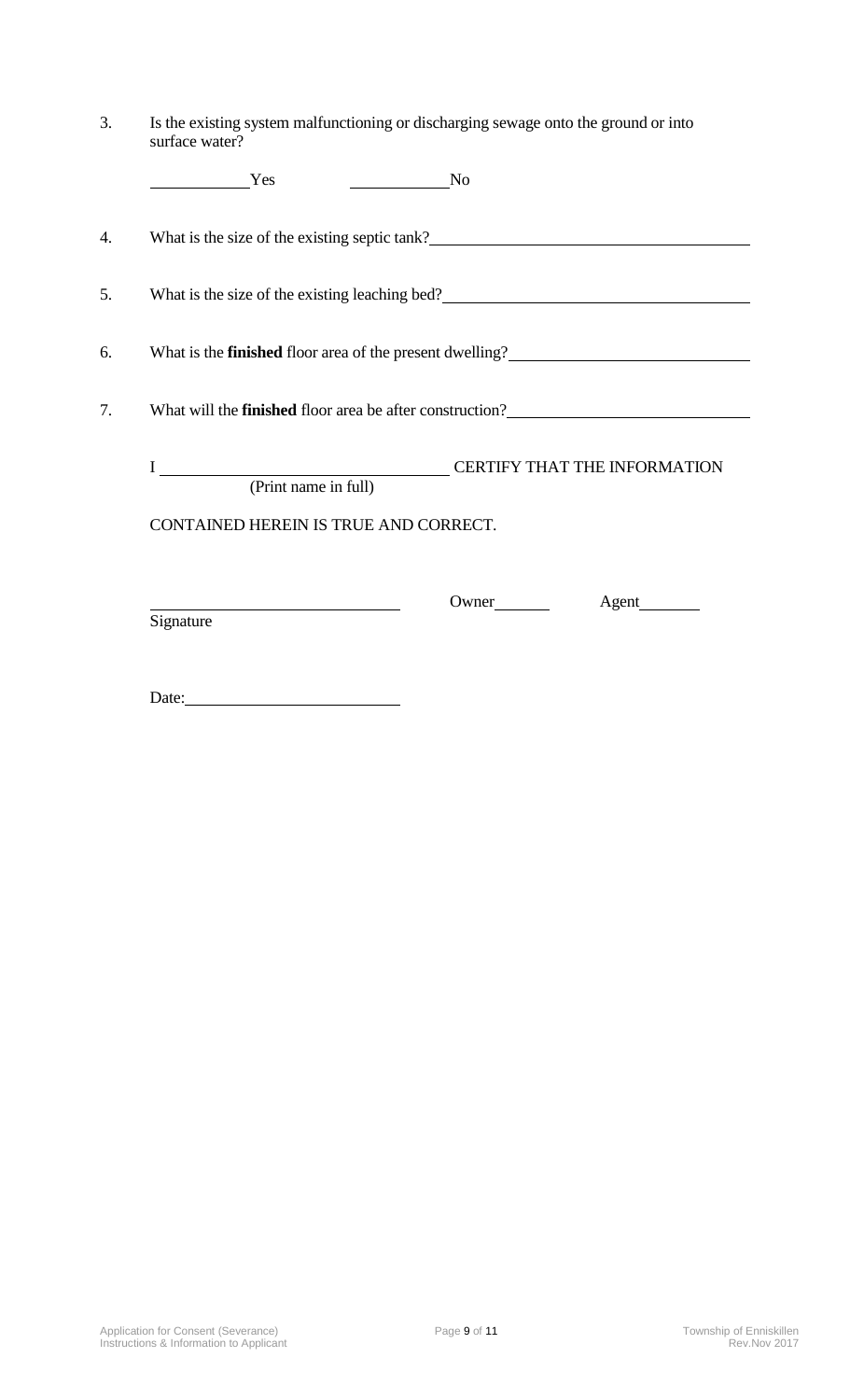# **ASSESSMENT OF REQUIREMENT TO SUBMIT AN APPLICATION UNDER PART 8 OF THE ONTARIO BUILDING CODE**

The following circumstances dictate when an upgrade or replacement of an existing sewage system is necessary. An application for a sewage system permit is required when:

- 1. The performance level of the existing building is reduced. The Ontario Building Code states that the performance level of a dwelling is reduced where the total daily design sanitary sewage flow of the dwelling exceeds the capacity of any component of the sewage system. The capacity of the sewage system must be evaluated when the construction:
	- -increases the number of bedrooms in the existing home; -exceeds 15% of the gross area of the dwelling unit or; -adds new plumbing fixtures to the existing home.
- 2. The proposed structure will decrease the separation distance to the existing sewage system.

3. The sewage system is malfunctioning or is discharging sewage onto the ground or into surface water (eg. septic connections to agricultural field tiles and drainage ditches are not permitted).

4. The owner/agent is unable to answer either question 1, 2 or 3.

On the attached graph paper, please provide a sketch of the subject property showing lot dimensions, the location(s) of all buildings and structures and the location of the septic tank and leaching bed (show as much detail regarding the bed as possible - ie. number of distribution pipes, length of tiles et cetera). If the size of the lot makes it impractical to show the entire property, focus on the area where the sewage system and dwelling are (to be) located.

**This office will conduct an inspection of the subject property. An inspection/administrative fee of \$75.00 is therefore required of the applicant to cover the cost of the septic system evaluation/inspection. If it is necessary to make application for septic approval to replace or upgrade the existing sewage system, the evaluation fee will be applied to the cost of the septic permit.**